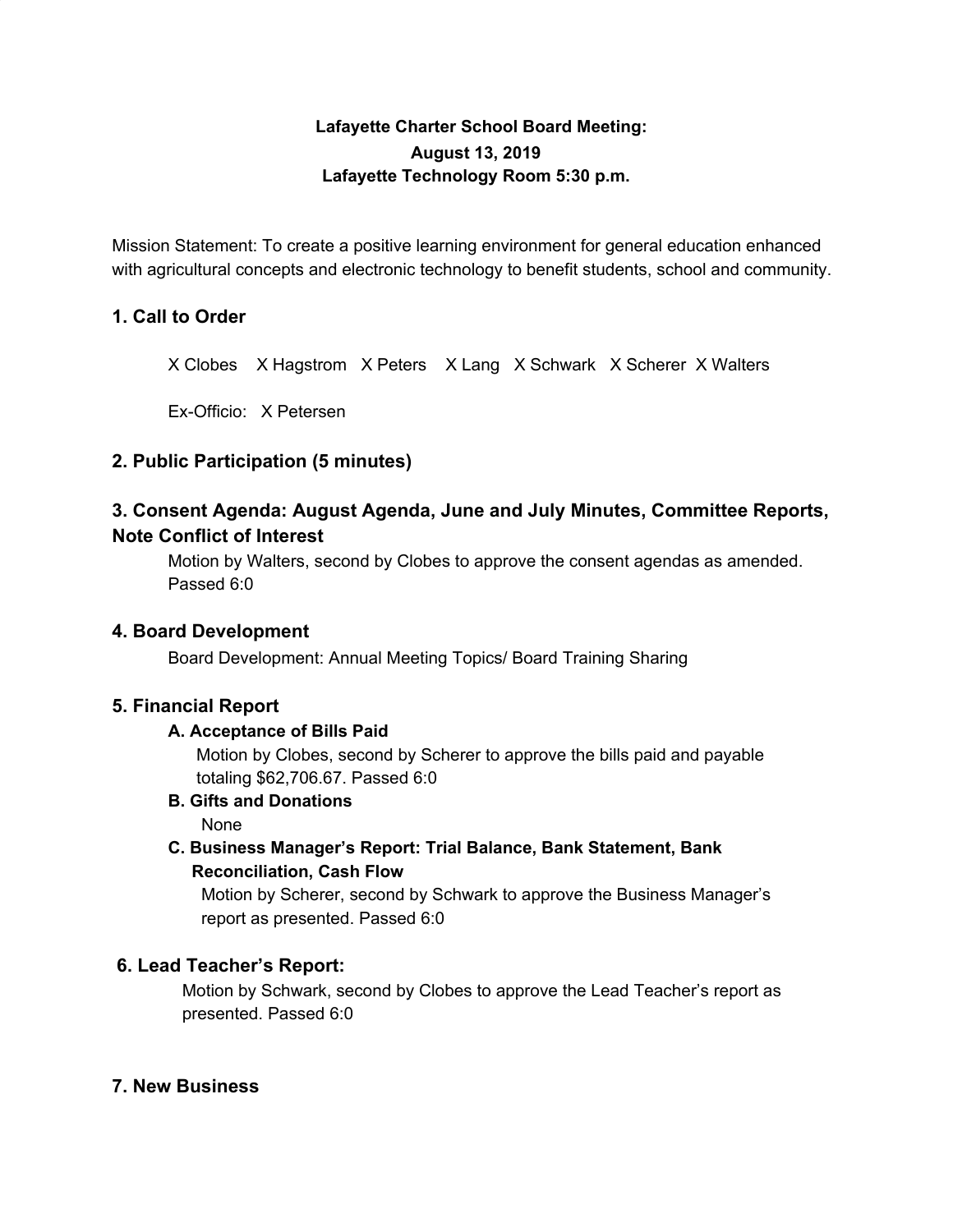## **A. Annual Policy Review**

4.7.1 Maltreatment of Minors/Mandatory Reporting

7.1 Segregation of Duties

#### **B. Discussion: Angel Fund**

#### **C. Personnel Recommendation**

Motion by Clobes, second by Scherer to accept the hiring of Christina Manteufel for the special education position for the 2019-2020 school year. Passed 6:0

# .**D. Designation of Identified Official with Authority for the MDE External User Access Recertification System**

The Minnesota Department of Education (MDE) requires that school districts, charter schools or other organizations annually designate an Identified Official with Authority to comply with State Access Control Security Standard 1.0 which states that all user access rights to Minnesota state systems must be reviewed and recertified at least annually. The Identified Official with Authority will assign job duties and authorize external user's access to MDE secure systems for their local education agency (LEA) or organization. The Superintendent/Director recommends the Board or equivalent governing board authorize Natasha Petersen to act as the Identified Official with Authority for the Lafayette Charter School.

Motion by Clobes, second by Hagstrom to approve Natasha Petersen to be the Identified Official with Authority for LCS. Passed 6:0

#### **E. Board Development Calendar**

Motion by Hagstrom, second by Schwark to accept the calendar as presented. Passed 6:0

## **F. Student Activities**

Motion by Walters, second by Scherer to approve the continuation of Student Council for the 2019-2020 school year. Passed 6:0

#### **G. Discussion:**

Reimbursement-summer hours for reporting, S.R. Stacy will calculate her hours and the board will make a decision at next months Meeting.

#### **H. Board Development**

Motion by Hagstrom, second by Schwark to change board start time to 5:45pm and board development will start at 5:30pm. Passed 6:0